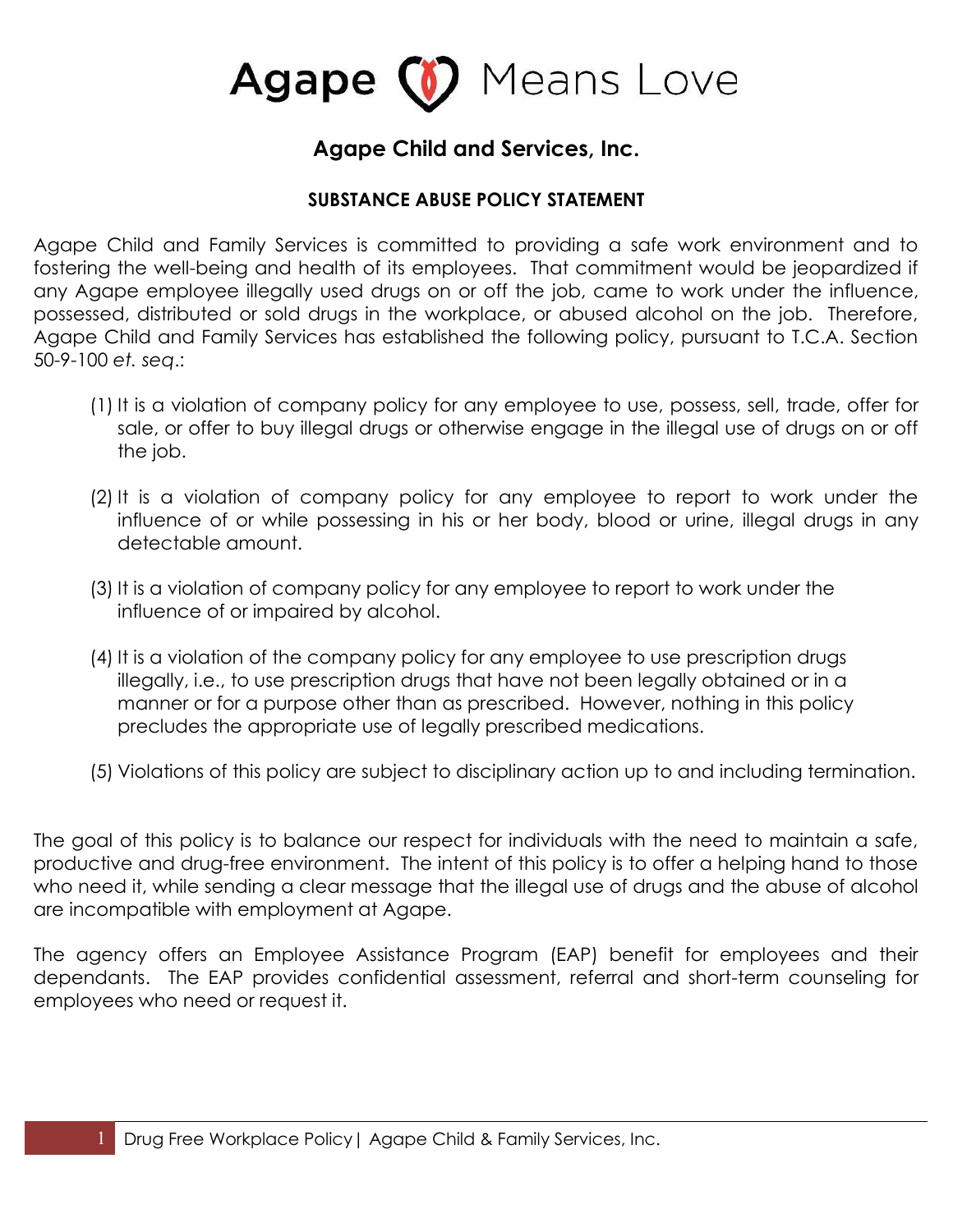

#### **General Procedures**

Any employee reporting to work visibly impaired will be deemed unable to perform required duties and will not be allowed to work. If possible the employee's supervisor will first seek another supervisor's opinion to confirm the employee's status. Next, the supervisor will consult privately with the employee to determine the cause of the observation, including whether substance abuse has occurred. If, in the opinion of the supervisor, the employee is considered impaired, the employee will be sent home or to a medical facility by taxi or other safe transportation alternative, depending on the determination of the observed impairment, and accompanied by the supervisor or another employee if necessary. A drug or alcohol test may be in order. An impaired employee will not be allowed to drive.

#### **Job Applicant Drug Testing**

All job applicants at Agape will undergo testing for substance abuse as a condition of employment. Any applicant with a confirmed positive test result will be denied employment.

Applicants will be required to submit voluntarily to a urinalysis test and the applicant will need to sign a consent agreement to release Agape from liability.

If the physician, official or lab personnel has reasonable suspicion to believe that the jobapplicant has tampered with the specimen, the applicant will not be considered for employment.

Agape will not discriminate against applicants for employment because of a past history of drug or alcohol abuse. It is the current illegal use of drugs and/or abuse of alcohol, preventing employees from performing their jobs properly, that Agape will not tolerate.

#### **Substance abuse testing for job applicants and employees will include a urinalysis screen for the following drugs: \***

Alcohol: (not required for job applicant testing)

 $\overline{a}$ 

Any "Alcoholic Beverage," all liquid medications containing ethyl alcohol (ethanol). Please read the label for content. For example; Vicks Nyquil® is 25% (50 proof) ethyl alcohol, Comtrex® is 20% (40 proof), Contac Severe Cold Formula Night Strength® is 25% 50 (proof) and Listerine® is 26.9% (54 proof).

Amphetamines: "speed," "uppers," etc.